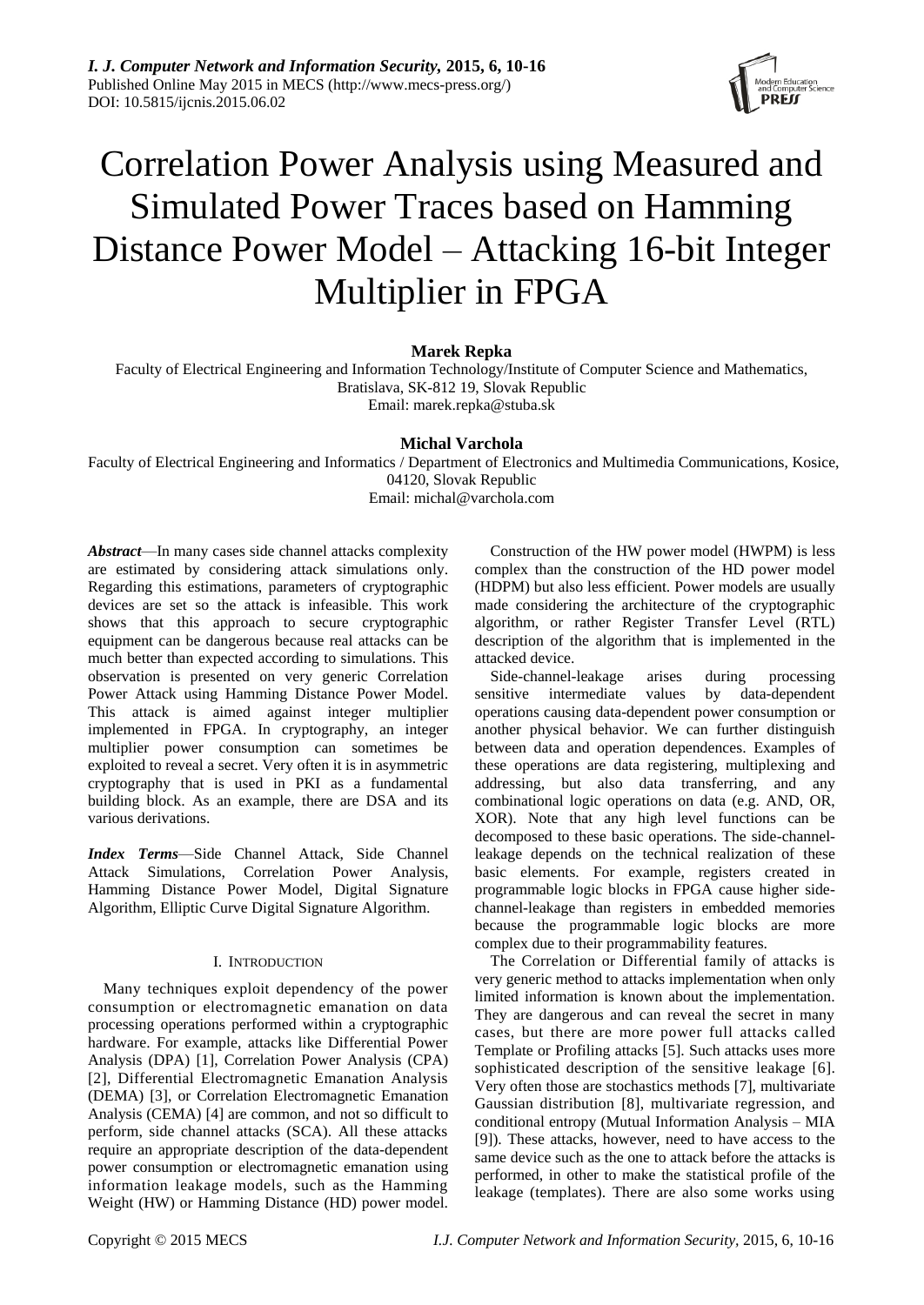evolution and genetic algorithm[s \[10\].](#page-6-9)



Fig. 1. Digital Signature Power Analysis Attacks (DISIPA) FPGA board implementing various measurement points.

### II. REALTED WORK

To our best knowledge the only work dealings with CPA against integer multiplication is the work [\[11\].](#page-6-10) In that work, attack against ECDSA implementation in RFID is performed. The ECDSA implementation is based on 256 Elliptic Curves, and the sensitive multiplication is performed using a 16-bit integer multiplier. The secret constant operand (denoted as key or *k* in our work) has thus  $N = 16$  16-bit blocks. Hence, the attack is aimed against Step 5 in the Algorithm 1 (Signature-generation scheme using ECDSA) listed in their work. The attacks is especially aimed against the integer multiplication *dr*, where *r* is known to an adversary (it is public) and *d* is private key. However, in their work only one chosen private key is revealed.

#### *A. Our contribution*

In many works dealing with SCA, often one key is chosen and revealed, such as in the work [\[11\]](#page-6-10) attacking ECDSA in RFID.

In this work, we randomly and uniformly generated 665 16-bit keys and tried to reveal them. We used measured as well as simulated power traces using Hamming Distance Power Model. Based on this results we estimated success rate and complexity attack represented by remaining key hypotheses after the CPA attack in both cases (measured and simulated power traces). Based on the success rates we estimated complexity and success of CPA attack revealing  $1 \leq N \leq$ 21 16-bit key.

#### III. PRELIMINARIES

This section briefly discuss the most common power models, namely Hamming Weight and Hamming Distance Power Models, which are used in CPA attacks. Also the CPA attack is recalled. A comparison of HWPM, HDPW, and Switching Distance power models, using CPA can be found in.

#### *A. Hamming Weight Power Model*

The HW Power Model is very simple. It neglects many factors, which have influence on the power consumption like parasitic capacities, glitches, and transitional events. When HWPM is used, the power consumption is assumed to be proportional to the number of bits set to logic '1' of the processed sensitive variable. However, the HWPM is not sufficiently accurate, because, in reality, the power consumption depends rather on the occurrence of bit transitions. Therefore, the adversary will probably use the HWPM only if one of the two consecutive states of the sensitive variable is not known. However, if he is able to obtain two consecutive states of the variable containing sensitive information, he will probably not hesitate to use the HDPM.

$$
x = [x_1, x_2, \dots, x_n]_2, \tag{1}
$$

$$
HW(x) = \sum_{i=1}^{n} x_i
$$
 (2)

The HW of the sensitive intermediate value is the number of bits that are set to '1'. However, some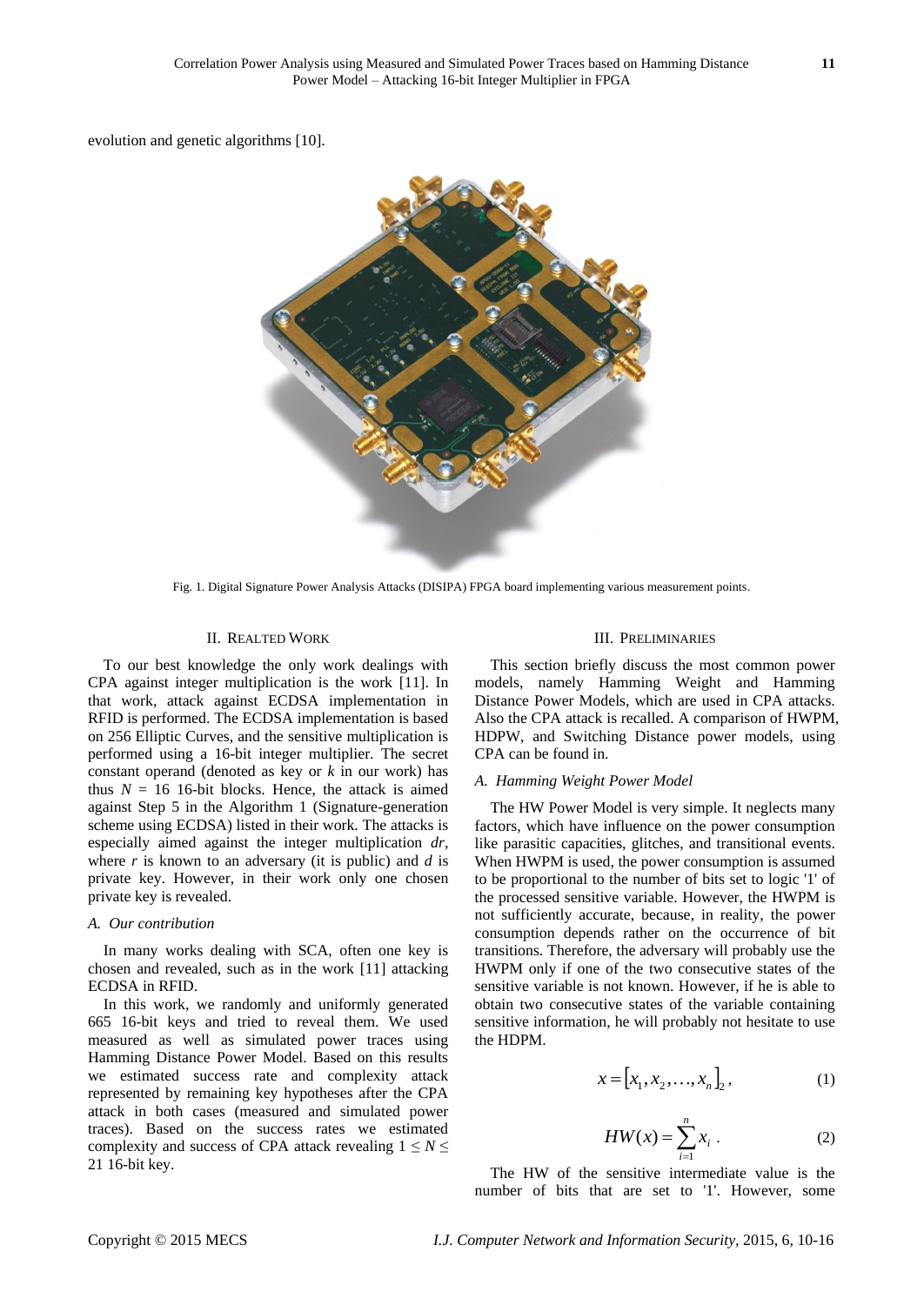possibilities how to make the HWPM more efficient exist. For instance, the logic gates are sometimes initialized to '0' before they process the sensitive intermediate value. In this case the HW is equivalent to HD because  $HW(x) = HW(x \oplus 0) = HD(x,0)$ . The same effect can be achieved by initializing the logic to '1' because the adversary can equally exploit this inverse effect. In case of some other constant value, it is better for the adversary to consider HW hypotheses just for one bit rather than for the whole word of the sensitive intermediate value. When creating HWPM hypotheses for the whole word, it is clear that the more bits are set to the same value, the more the HW will be related to the number of transitions.

#### *B. Hamming Distance Power Model*

Since the power consumption depends mostly on occurrence of transitions at the output of the logical gates, the HDPM model is more accurate than the HWPM. For this reason, the adversary will select the HDPM each case the two consecutive states of the variable, containing sensitive intermediate values, can be determined. For clarity, we recall that HD is defined as follows:

$$
HD(x, y) = HW(x \oplus y)
$$
 (3)

or

$$
HD(x, y) = HW(x) + HW(y) - 2HW(x \wedge y)
$$
 (4)

where  $\oplus$  is bitwise eXclusive OR operation, and  $\wedge$ is bitwise AND operation.

Table 1 provides a very simple comparison of the HW and HD power models, which can be used by an adversary. Note, that many recent works claim that  $1 \rightarrow 0$  transition can be neglected, since the corresponding dynamic power consumption is less significant than in the case of  $0 \rightarrow 1$ .

Table 1. Dynamic Power Consumption for Hamming Weight and Hamming Distance Power Models which are commonly used

|          | $HD = 0$          | $HD = 1$          |                              |
|----------|-------------------|-------------------|------------------------------|
| $HW = 0$ | $0\rightarrow 0$  | $1\rightarrow 0$  | No                           |
| $HW = 1$ | $1 \rightarrow 1$ | $0 \rightarrow 1$ | Yes                          |
|          | N <sub>0</sub>    | Yes               | Dynamic Power<br>Consumption |

Note also, that power consumption can be inversely proportional to the HW, i.e. if HW is 0 than power consumption can be more significant. This is our case and thus we have negative correlation in our case of FPGA.

# *C. Correlation Power Analysis*

In our correlation power analysis, we are attacking only one 16-bit multiplier. Further in this paper, we will approximate the attacks complexity and success rate based on results of this attack.

Let  $\mathbf{x}_M$  denotes a vector of  $M$  known different second operands. Hence, we have *M* second operands known and we know the order they were processed by the multiplier implemented in the FPGA (Fig. 1). By  $\mathbf{x}_m$ , we will denote the *m*-th 16-bit second operand.

By  $L_{M,T}$ , we will denote matrix of power traces, where *m*-th power trace  $I_{m,*}$  consisting of *T* samples corresponds to processing of the *m*-th second operand.

While the device is being processing data, the device is emitting some extra information (the leakage) through its physical behavior dependent on the data it is processing and operation it is performing. The leakage-information can be, for an example: sound, light (photon emission), computation time, not only the power consumption of the device. Therefore, the multiplication process is not only  $y_m = MULT(x_m, k)$ , but rather

$$
(l_{m,*}, y_m) = MULT(x_m, k), \t(5)
$$

where  $l_{m,*}$  is a leakage that is the power consumption in our case.

The first step of our CPA attack is to choose the leakage point of the implementation, to which a hypothetical power consumption will be made. Essentially, we are focused at the power consumption of y*<sup>m</sup>* registration.

The second step of our CPA attack is to collect data important to reveal the key. Hence, we must measure the power consumption of the cryptographic device while it process the different second operands **x***M*. Since we are using HDPM, it is important to know order in which the second operands was processed. Next, CPA attack needs to have the power traces aligned. We used a trigger signal that starts power traces recording at the start of the multiplication (see Fig. 2). Power traces are then aligned according to the trigger signal.





Fig. 2. Top-Level Measurement & Attack Setup.

The next step of the attack is to calculate hypothetical multiplication results for every possible choice of key (the constant operand). Therefore, we obtain matrix  $\mathbf{H}_{M,K}$ ,

Copyright © 2015 MECS *I.J. Computer Network and Information Security,* 2015, 6, 10-16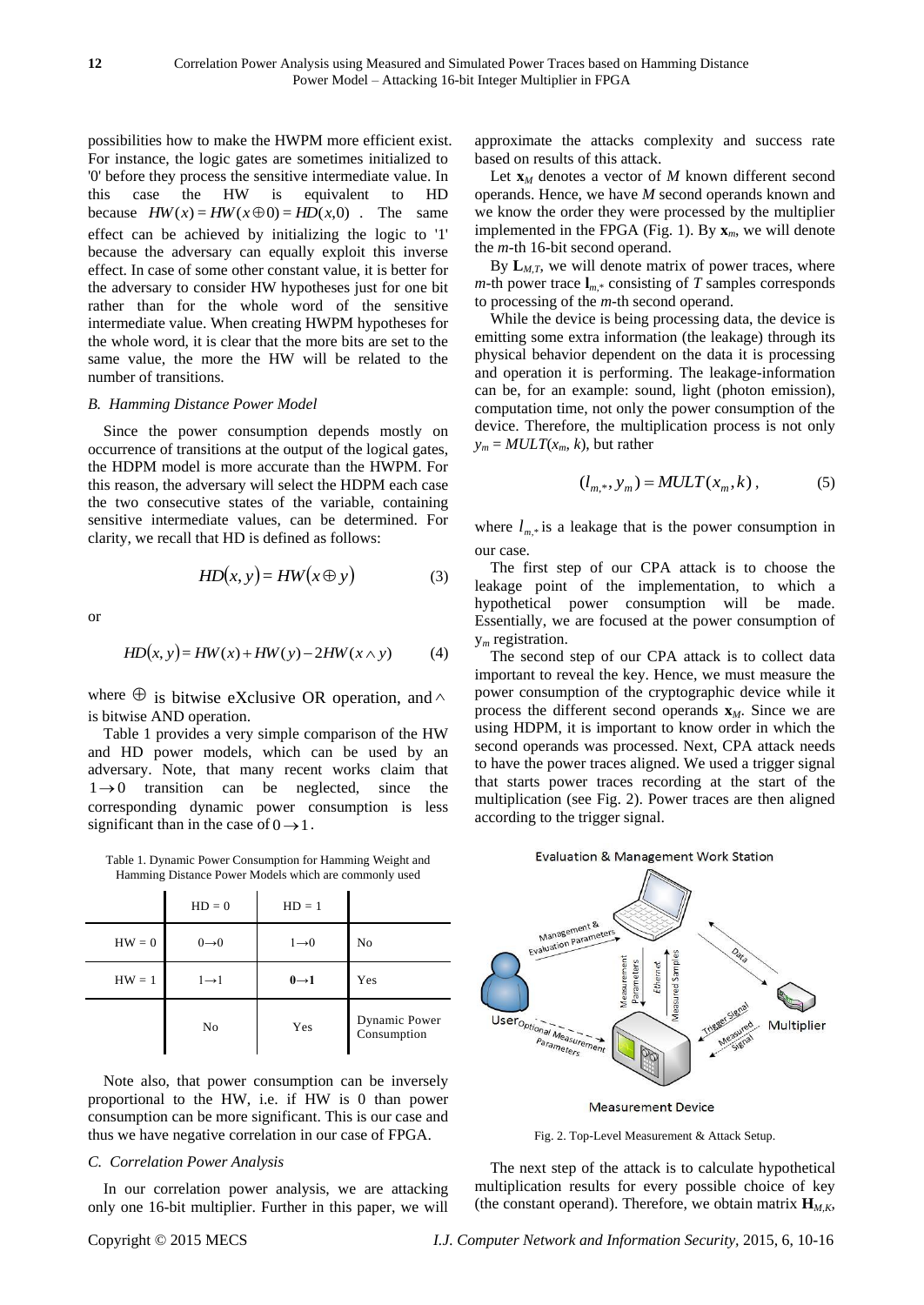where  $K$  is the number of possible values for key. Thus, in the matrix, each row is for each second operand, and each column is for each possible value of key.

$$
h_{m,k'} = MULT(x_m, k') \tag{6}
$$

where *k*' is a hypothesis to the real *k*, and  $h_{mk}$ ' is thus hypothesis to the real result *y* of the multiplication. The number of possible hypotheses  $k'$  is  $K$ , all the possible values for k. In our keys it is  $2^{16}$ -1 because we consider that 0 is not possible, such as it is in the ECDSA.

The next step of our CPA attack is to compute hypothetical power consumption  $P_{M-1,K}$  according the hypotheses  $\mathbf{H}_{M,K}$ , where

$$
p_{m,k'} = HD(h_{m,k'}, h_{m+1,k'})
$$
 (7)

The matrix  $P_{M-1,K}$  contains one less row because of the power model used (7). There are many possibilities of power models (HWPM, HDPM, bit power model, zero value power model, and at the lower level – at the transistor level, one can use differential equations). The lower level of the power model, the precision of the power model is better, but the greater computational power is needed. In our case, we used HDPM, see Eq. (7). Note that we desire to approximate complexity of this kind of attacks in generic sense. For the approximation we used only one 16-bit multiplier, and according the results, we approximate complexity of attack against key consisting of  $N \ge 1$  16-bit blocks.

Now the leakage signal must be compared to the hypothetical power consumption. In our case, we used a compression method to compress the matrix  $L_{M,T}$  vector  $\mathbf{l}_M$ . We simply computed average value for each row  $\mathbf{l}_{m*}$ of the matrix  $\mathbf{L}_{M,T}$ . Therefore each row  $\mathbf{l}_{m,*}$  is represented by average value  $l_m = avg(l_{m,1}, ..., l_{m,T})$ . The vector  $\mathbf{l}_{m,*}$ contains only samples measured during the multiplication measurement clock. Therefore, this also improves the success rate of the attack, since neighborhood samples in the power traces are correlated at some moments. In order to find which of the key hypotheses is correct, we must compare the hypothetical power consumption to the measured one. As the comparison method, we used the Pearson's Correlation Coefficient. Note that according to the power model used (7), the matrix  $P_{M-1,K}$  contains one less row, and one *m*-th row of that matrix corresponds to the  $(m+1)$ -th element of the vector  $\mathbf{l}_M$ . Hence, the correlation is computed as:

$$
r_{k'} = \rho(\mathbf{p}_{*,k'} , (l_2, \ldots, l_M))
$$
\n(8)

After the comparison, we obtain a correlation vector  $\mathbf{r}_K$ . According to this correlation coefficient, we will order the key hypotheses in our attacks. Therefore, the key hypothesis with the maximal correlation coefficient we assume to be the most probable and thus it has the first position. In our case, we have correlation vector since the compression of the power traces, but in a case a correlation matrix would have more than one column, for

each key hypothesis only the maximal one is considered.

### IV. PROBLEM FORMULATION

A 16-bit integer multiplier is implemented in FPGA. The FPGA has further implemented only the necessary functionality for our experiments.

Goal of this work is to look at possibility of guessing a constant operand of a 16-bit multiplier from generic point of view. This constant operand (noted as key or *k*) has been multiplied by known ordered set *X* of second operands. In order to distinguish between possible hypotheses about value of the constant operand, correlation coefficient *r* is used. That means there are not special analyses or preprocessing techniques, nor special side-channel-leakage models used. There is only the classical correlation power analysi[s \[13\]](#page-6-11) employed.

Our goal is not to adjust the analysis of the multiplier implementation to gain the best success rate and make it appropriate for the one implementation instance, but rather see such generic attack possibilities.

The aim of this analysis is to reveal a secret, but constant, operand *k* of the multiplier using side-channelleakage-information reached from power consumption *L*.

The power consumption has been measured during multiplication of *k* by known ordered set *X* of second operands. The CPA analysis aim is to target power consumption caused by registers that register results of multiplications. It is generally accepted that the power consumption of registers is linearly dependent on number of  $0 \rightarrow 1$  and  $1 \rightarrow 0$  transitions. Thus, the power consumption can be simulated by Hamming Distance (HD) which is better fitting than a Hamming Weight Power Model. However, measured power consumption will be noised by other functionality of the FPGA, which runs parallel, and also by the environment. Consider now Signal to Noise Ratio. In our case of analysis, signal consists of dynamic power consumption caused by the 32 bit registers for multiplication result. The noise signal consists of dynamic power consumption caused by LFSR (used to generate the known ordered set of first operands), state machine (used to control dataflow), UART (for communication), and signal added by environment and measurement.

We can expect more than one key hypothesis remaining after the correlation analysis. It is because multiplication by constant is linear function, while for example, if attacking AES S-Box, there is only one key hypothesis because it is nonlinear function at all.

#### V. MEASUREMENT SETUP

The measurement setup is depicted in Fig. 2. A user uses notebook as an evaluation and management work station. The workstation manages the whole attack process. It sends data to the cryptographic device, which is in our case the multiplier implementation; it also sets up the measurement device, in our case the Oscilloscope; and finally, it performs the mathematical part of the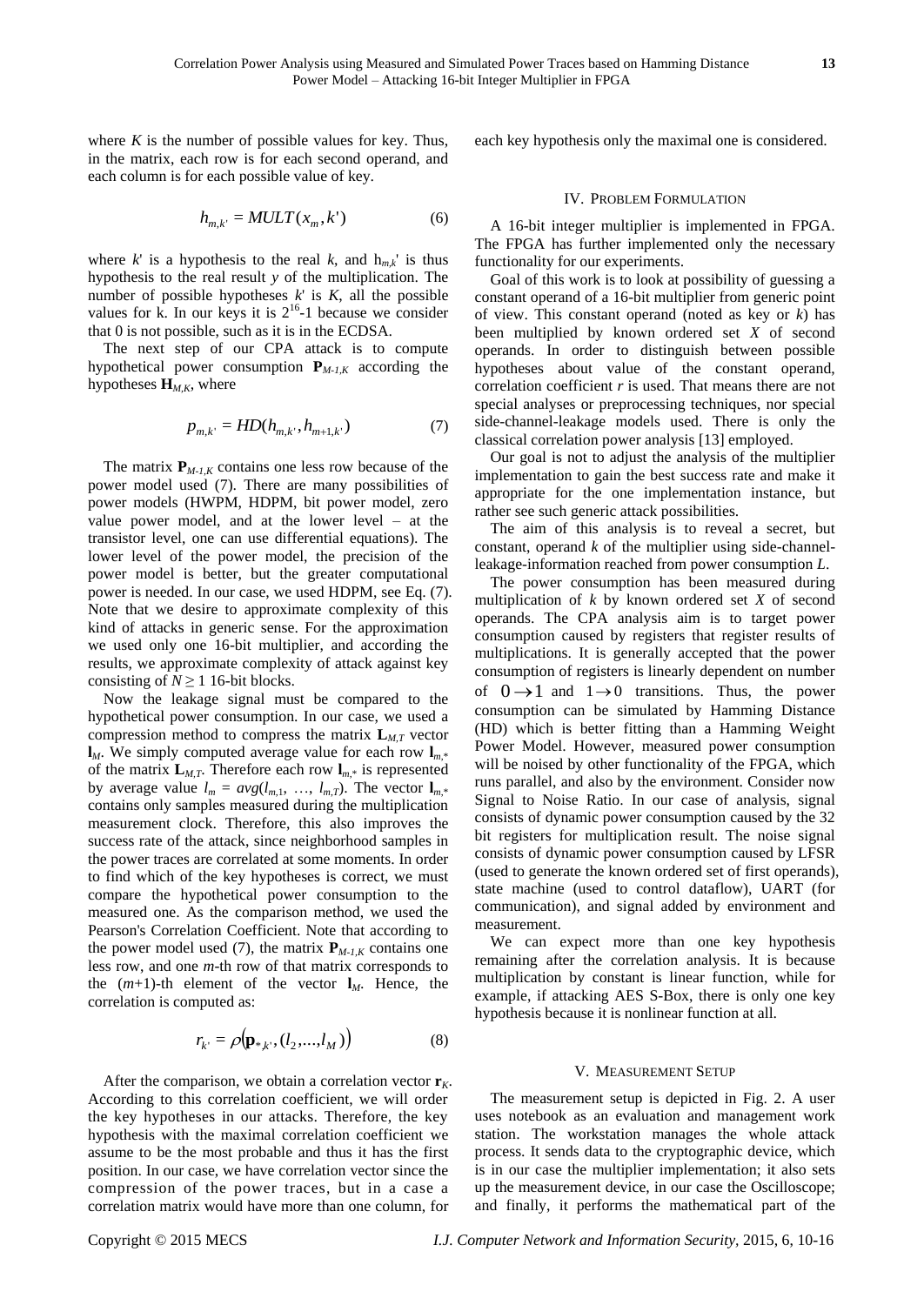analysis, the correlation computations and success rate evaluations. The cryptographic device starts measurements by a trigger signal. Thanks to this, power traces can be easily aligned.

Power traces has been measured using coaxial cable connected to capacitor C3 such as depicted in Fig. 3. Power traces were averaged by 128 traces.



Fig. 3. Used Measurement Point in the DISPA FPGA.

We performed the analysis on 665 randomly generated keys, where the second operand was generated by the LFSR inside the device. As a power model, we used HD power model of registers for multiplication result.

#### VI. EXPERIMENTAL RESULTS

CPA Attacks are aimed against registers for result (four 8-bit registers). 4096 LFSR states has been multiplied by the *k*. We know order of results, thus we can compute HDs of previous and actual results giving us number of  $0 \rightarrow 1$  and  $1 \rightarrow 0$  transitions in the result register in time. Hypothetical power consumption for all possible key hypotheses are made by computing HDs of subsequent hypothetical results of multiplications of all the 4096 LFSR states by possible keys. These hypothetical power consumptions are correlated to both measured power-consumption and simulated power traces (just the HDs) afterwards. As an outcome, correlation matrix is obtained. Then next step is to order the key hypotheses according to the correlation coefficients.

The question is how many key hypotheses take at least to account to reveal key after CPA. We will denote this number as *D*. Recall, we want to show how it can be dangerous to estimate this number by considering simulation only. The correct key hypothesis has thus index  $0 \le i \le D$  after the CPA attack using HDPM simulated traces, and , let *j* be the index of the correct key hypothesis in reality (using power traces). From the Fig. 4, it can be clearly seen that  $i \leq D$  with batter probability than  $j \leq D$ . It does mean that attack using measured power traces achieves better success rate than attack using simulated power traces only. If we took 10 first key hypotheses ordered according to correlation coefficients, the attack would success in 100%, while when simulated power traces are used, it is 99.7%. If we took 5 first key hypotheses, the attack would succeed in 92.03, and 88.42% respectively.



Fig. 4. Success rates of CPA 665 attacks using measured power traces, and simulated HDPM traces, regarding *D* max number of key hypotheses taken to account after CPA.

#### *A. Attack Complexity Estimation*

$$
P(i_1 \le D, ..., i_N \le D) = P^N(i \le D)
$$
 (9)

Since we can look at revealing of N 16-bit blocks of key as on independent trials, we can write:

Therefore, also the complexity can be computed as: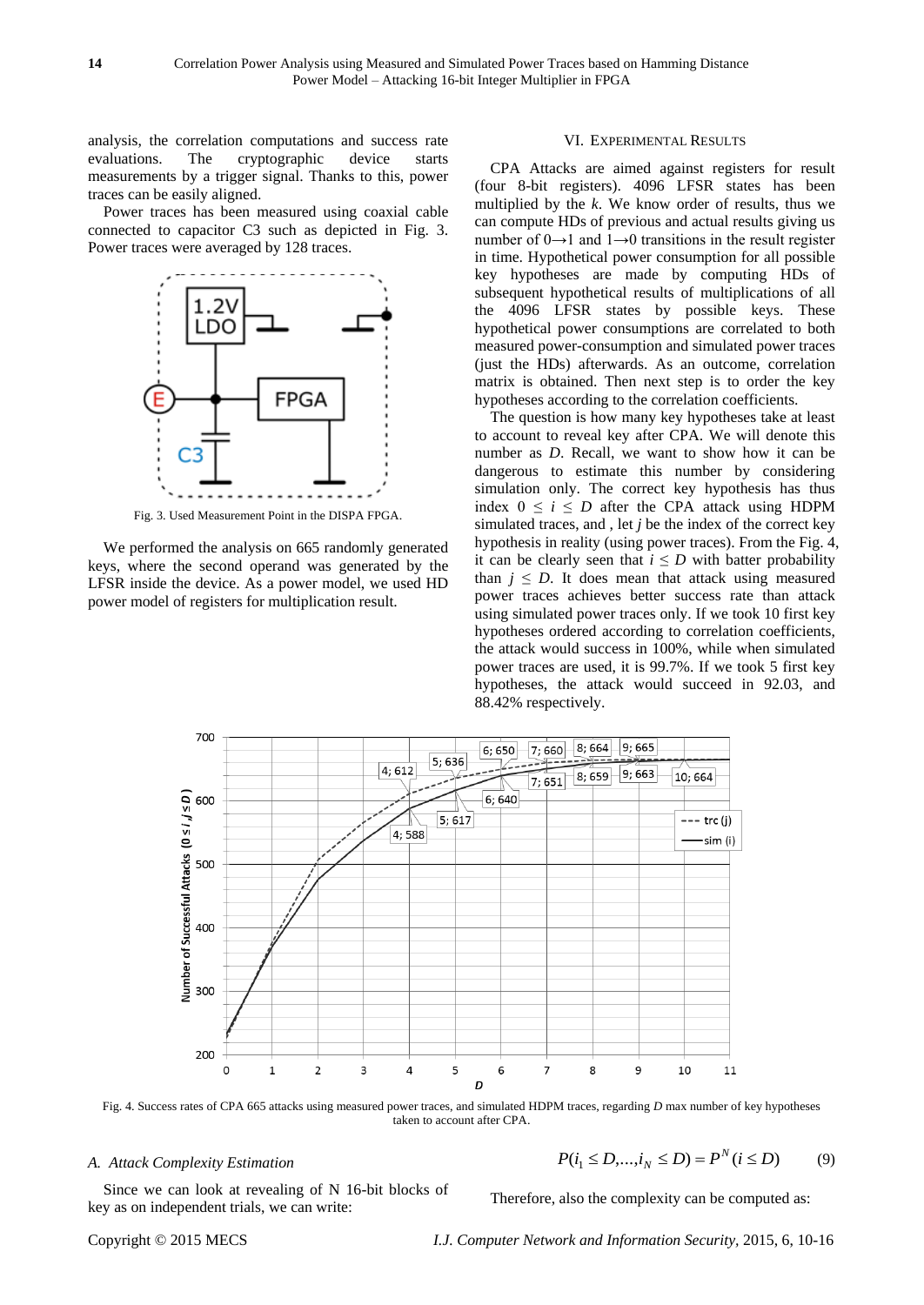Complexity= 
$$
(D+1)^N
$$
 (10)

According to the results, one can try to estimate power of the attack in terms of complexity (number of key hypotheses remaining after CPA, the *D*) and success probability of the attack. We will do this for both simulated power traces and measured one in order to see the difference between the estimations. Up to now, we attacked one 16-bit block of *k*. Based on this results, we are going to estimate attack possibilities to reveal *N* 16 bit blocks of *k*.

We bound these estimations. The probability of attack success must be greater than 0.5 and the complexity of the attack must be less or equal to  $2^{60}$ .

The estimation is shown in Fig. 5. We can see that if the first 5 key hypotheses are taken after CPA against each block of key  $(D = 4)$ , the estimation using simulated power traces says that 5 blocks of key can be guessed, while estimation using measured power traces shows that 8 16-bit blocks of key can be guessed. In case of  $D = 5, 9$ and 15 blocks of key can be revealed for simulated and measured power traces respectively. If  $D = 6$  (number of remaining hypotheses after CPA against each block of key is 7), the estimation based on the simulation indicate that 17 blocks of key can be revealed, and based on the measured power traces, it is 21. For  $D = 7$ , the difference between estimation based on simulation and measurements can be observed in success rate. In the case of simulation the estimated probability of success is around 0.65, while in the case of measured power traces it is approximately 0.86. In both cases 20 16-bit blocks of key are predicted to be possible to reveal. If 9 first key hypotheses are considered after CPA against each block of key  $(D = 8)$ , the estimation using simulation indicates estimated probability 0.85. In case of measured power traces it is close to 1. 18 blocks of keys are indicated in both cases.



Fig. 5. Estimation of CPA attacks complexity and success rate of revealing *N* 16-blocks of key using measured and simulated power traces regarding the results of our 665 attacks using measured and simulated power traces.

### VII. CONCLUSIONS

Generic view of CPA attack using HD power model against 16-bit multiplier that has one constant secret operand was presented. The performed CPA attacks was focused on registers registering results of the integer multiplications. We randomly and uniformly generated 665 16-bit keys and tried to reveal them. We used measured as well as simulated power traces. We have seen that using measured power traces CPA can be more successful then CPA using simulated power traces. Hence, we should be careful when estimating complexity of familiar attacks using simulated only power traces. Based on the results, we estimated success rate and complexity attack using of the knowledge of the number *D* of remaining key hypotheses after the CPA attack in both cases (measured and simulated power traces). The number *D* of key hypotheses remaining after the CPA is significantly influenced by the fact that the multiplication by constant is linear and that we used HDPM. Based on the success rates we estimated complexity and success rate of CPA attacks revealing  $1 \le N \le 21$  16-bit key. We showed that it is possible to reveal 21 16-bit blocks, ie. 336-bit, key with probability approximately 0.62 and